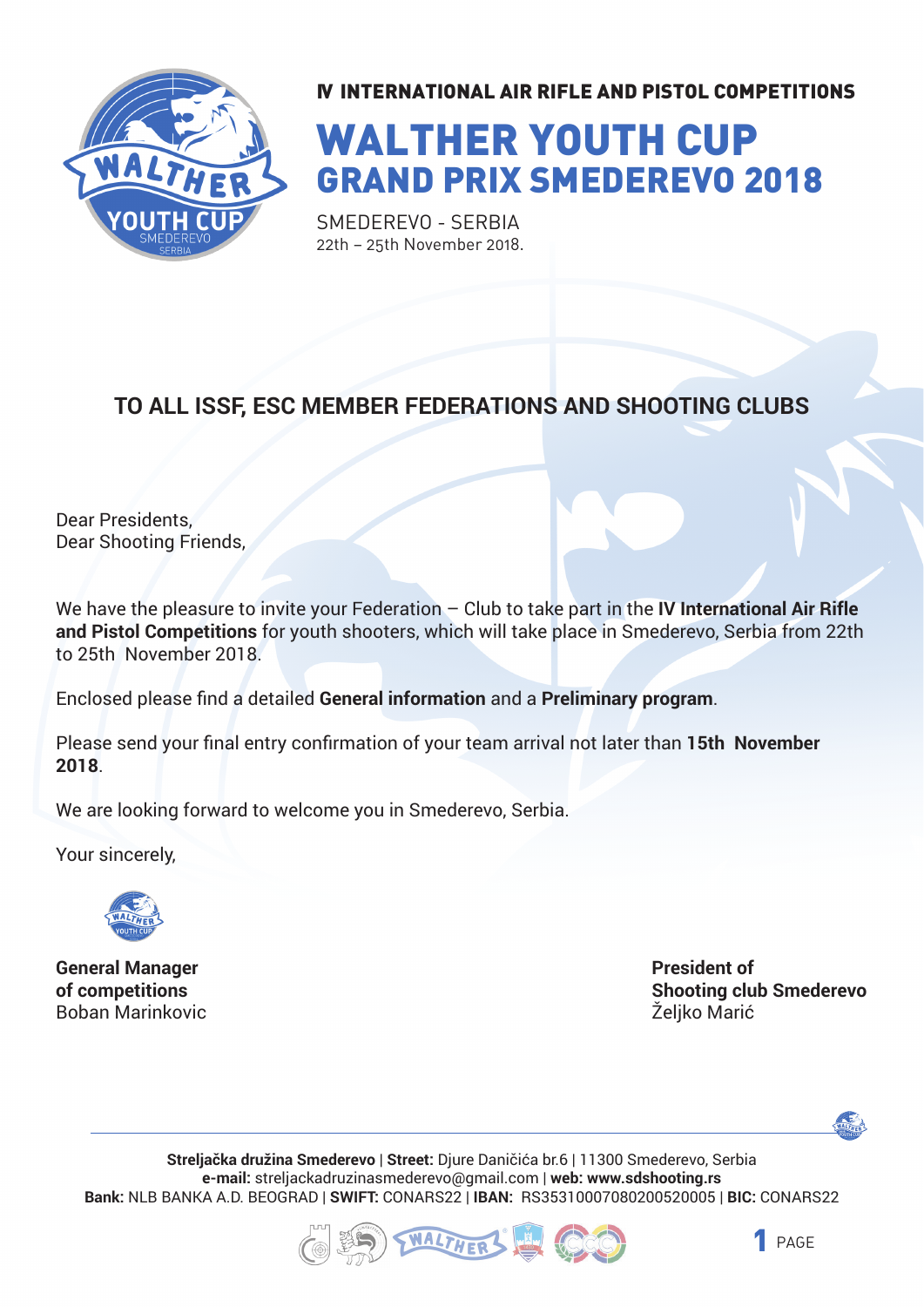

## GENERAL INFORMATIONS

Smederevo - Serbia 22th – 25th November 2018.

| Time:    | 22th to 25th of November 2018.                                                                                                                                                                                                                                                                     |  |  |
|----------|----------------------------------------------------------------------------------------------------------------------------------------------------------------------------------------------------------------------------------------------------------------------------------------------------|--|--|
| Place:   | Shooting range in Sport Hall in Smederevo, Djure Daničića 6, 11300 Smeder-<br>evo, Serbia.                                                                                                                                                                                                         |  |  |
| Rules:   | <b>ISSF</b>                                                                                                                                                                                                                                                                                        |  |  |
| Targets: | 50 Sius Ascor                                                                                                                                                                                                                                                                                      |  |  |
|          | Shooting events: 23th - Air rifle and pistol juniors MIX category.                                                                                                                                                                                                                                 |  |  |
|          | 24th - Air rifle junior men and junior women rifle and pistol (teams and individual)<br>- Category 16, 18 and 20 years.                                                                                                                                                                            |  |  |
|          | 25th - Air rifle junior men and junior women rifle and pistol INDIVIDUAL<br>- Category 20 years.                                                                                                                                                                                                   |  |  |
| Prizes:  | The competition on Saturday 24th November 2018. is GRAND PRIX SMEDERE-<br>VO. The prizes for the winners are medals and trophy (the first three teams will<br>get a cup). No finals.                                                                                                               |  |  |
|          | The competition on Sunday 25th November 2018. is WALTHER YOUTH CUP.<br>(With finals)                                                                                                                                                                                                               |  |  |
|          | Competition are sponsored by CARL WALTHER GmbH Sportwaffen.<br>The prizes for the winners are medals, trophy and special prizes from general<br>sponsor. One pistol LP400 and one rifle LG400 for results nearest of World<br>record in qualifications and more Walther product for medal winners. |  |  |
|          |                                                                                                                                                                                                                                                                                                    |  |  |



The Organizing Committee has arranged accommodation for all participating team. Acomodations:

**Streljačka družina Smederevo** | **Street:** Djure Daničića br.6 | 11300 Smederevo, Serbia **e-mail:** streljackadruzinasmederevo@gmail.com | **web: www.sdshooting.rs Bank:** NLB BANKA A.D. BEOGRAD | **SWIFT:** CONARS22 | **IBAN:** RS35310007080200520005 | **BIC:** CONARS22



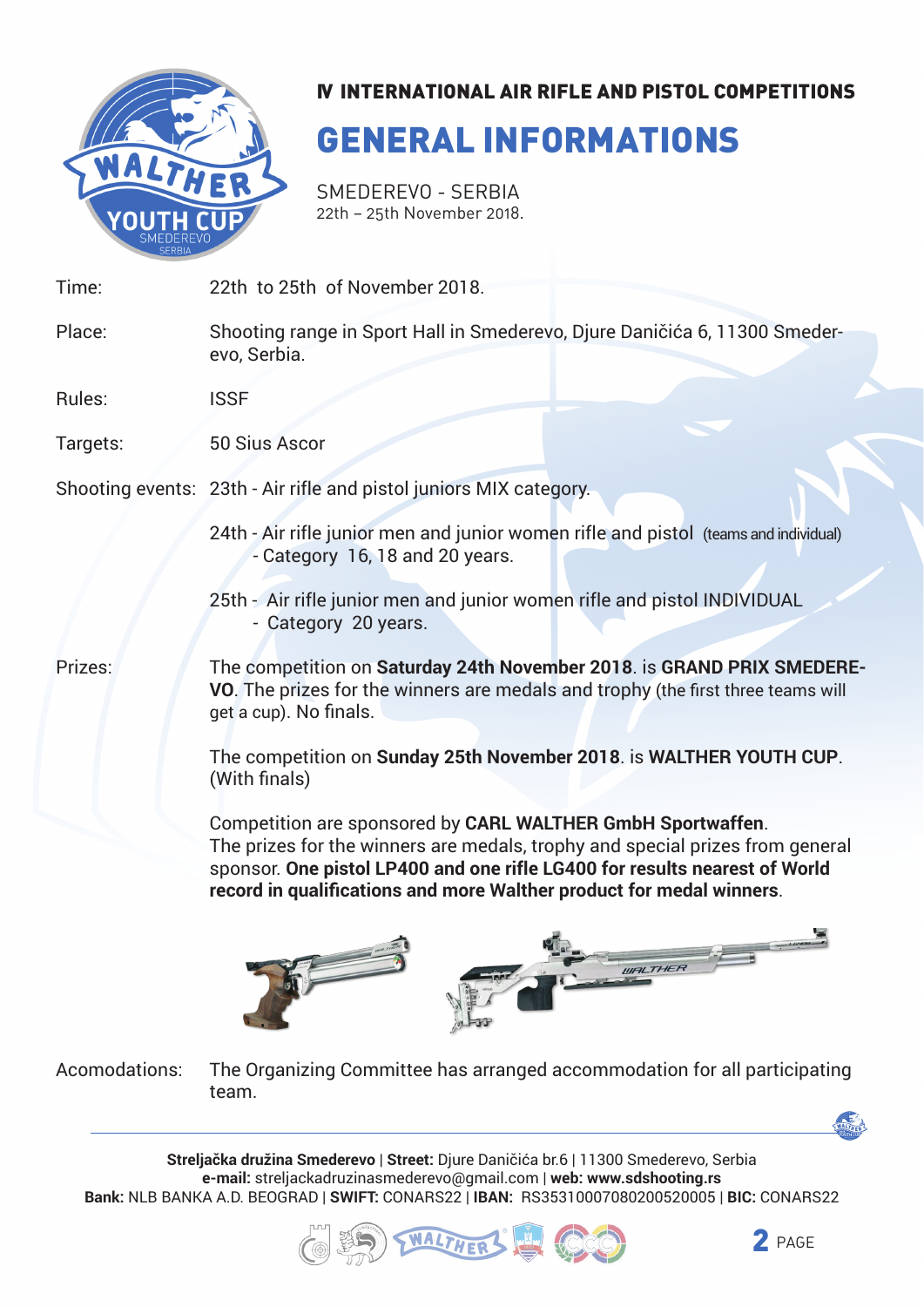

## GENERAL INFORMATIONS

SMEDEREVO - SERBIA 22th – 25th November 2018.

| Acomodations:      | Single Room (only breakfast) per person / per night 50 €<br>Double/triple rooms (only breakfast) per person / per night 35 €<br>In restaurants near shooting range you can lunch for 10€<br>Reservation must be done directly to the Organising Committee not later                                                                                                                                                                                                  |  |  |
|--------------------|----------------------------------------------------------------------------------------------------------------------------------------------------------------------------------------------------------------------------------------------------------------------------------------------------------------------------------------------------------------------------------------------------------------------------------------------------------------------|--|--|
|                    | than 15.11.2018, on the enclosed hotel form.                                                                                                                                                                                                                                                                                                                                                                                                                         |  |  |
| Entry fees:        | 25 € per shooter - per event. 70 € for 3 competitions.<br>The advantage of participation in the competition will have shooters who<br>will compete on both days of the competition and members of national<br>teams.                                                                                                                                                                                                                                                 |  |  |
| Finals entry fees: | To be sent before 15.11.2018, on e-mail:<br>streljackadruzinasmederevo@gmail.com                                                                                                                                                                                                                                                                                                                                                                                     |  |  |
| Payment:           | Entry Fees and accommodations can be paid upon arrival to the Organising<br>Committee in cash only (euros) or on Smederevo shooting club bank ac-<br>count.                                                                                                                                                                                                                                                                                                          |  |  |
| Transportation:    | Please indicate by which means of transport you will arrive in Serbia.<br>The Organizing Committee will provide the transportation for all delegations<br>from airport "Nikola Tesla", Belgrade to official hotel "Car" or shooting range<br>and back.<br>Pick up service will be made at "Nikola Tesla", Belgrade to the shooting<br>range and back to the airport.<br>The transportation from and to the airport "Nikola Tesla" will be charged 30€<br>per person. |  |  |
| Visa:              | Citizens of most European countries do not need entry visas for Serbia.                                                                                                                                                                                                                                                                                                                                                                                              |  |  |
| Border rules:      | When you come in Serbia on border you must to pay 10€ per pistol or rifle.                                                                                                                                                                                                                                                                                                                                                                                           |  |  |
| Banquet:           | The Shooting club Smederevo invites all participants to opening and award-<br>ing ceremony and dinner, which will take place Saturday evening at 20:00.                                                                                                                                                                                                                                                                                                              |  |  |

**Streljačka družina Smederevo** | **Street:** Djure Daničića br.6 | 11300 Smederevo, Serbia **e-mail:** streljackadruzinasmederevo@gmail.com | **web: www.sdshooting.rs Bank:** NLB BANKA A.D. BEOGRAD | **SWIFT:** CONARS22 | **IBAN:** RS35310007080200520005 | **BIC:** CONARS22





WALTHER